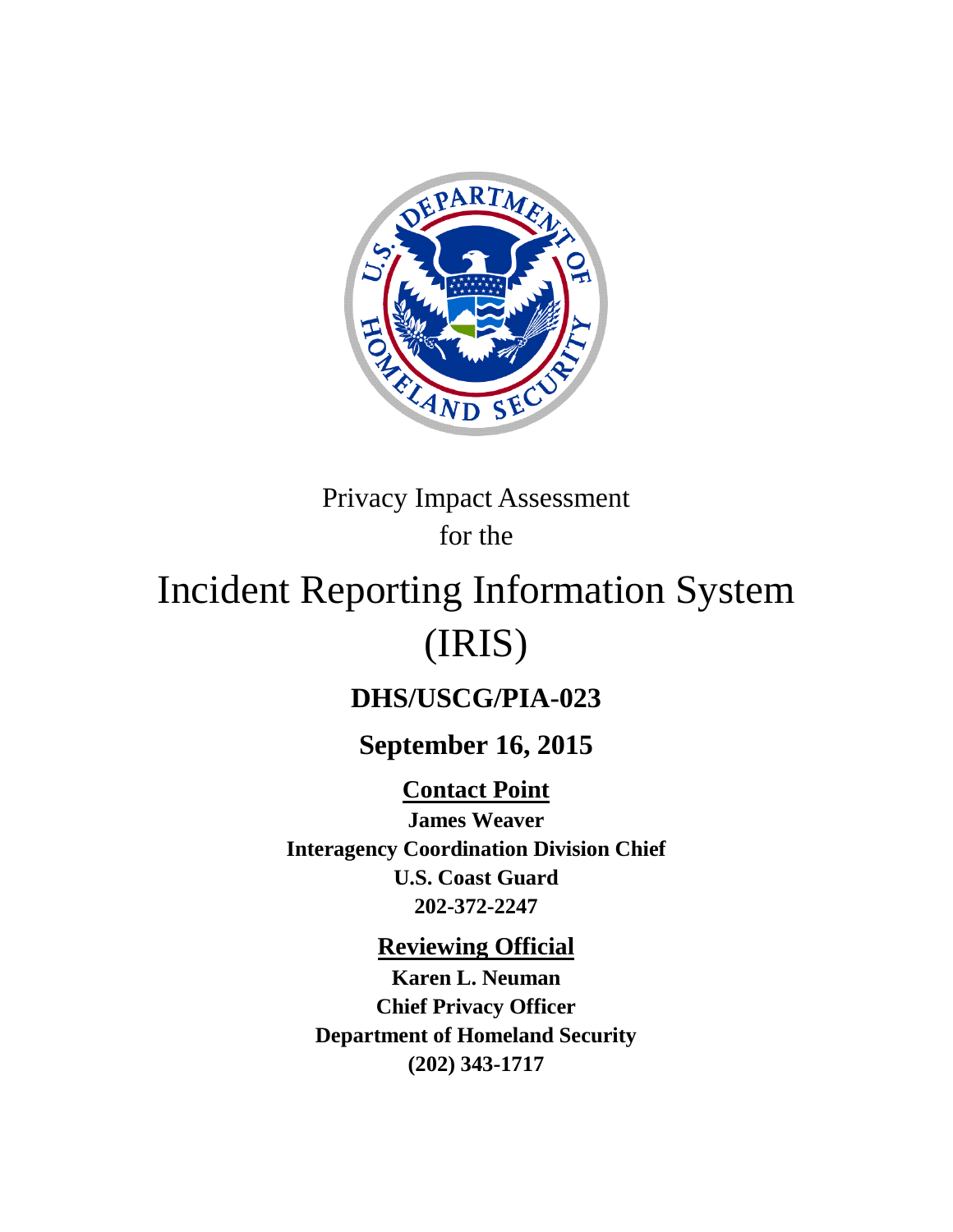

#### **Abstract**

The Department of Homeland Security (DHS), U.S. Coast Guard (Coast Guard) operates the National Response Center's (NRC) Incident Reporting Information System (IRIS). IRIS is used by the NRC to collect and disseminate pollution, railroad, non-intelligence suspicious activity, and security breach incident related information to federal, state, and local on-scene coordinators. This Privacy Impact Assessment (PIA) is being conducted because IRIS maintains personally identifiable information (PII).

#### **Overview**

The National Response Center (NRC) is the federal government's national communications center, which is staffed 24 hours a day by U.S. Coast Guard officers and marine science technicians. The NRC is the sole federal point of contact for reporting all hazardous substances releases and oil spills. The NRC receives all reports of releases involving hazardous substances and oil that trigger federal notification requirements under several laws.

NRC was established in the 1970s under the National Oil and Hazardous Substances Pollution Contingency Plan ("National Contingency Plan").<sup>[1](#page-1-0)</sup> The National Contingency Plan regulation mandates the NRC, located at USCG Headquarters, as the national, continuouslymanned communications center for handling activities related to response actions. The NRC acts as the single point of contact for all pollution incident reporting,<sup>[2](#page-1-1)</sup> and as the National Response Team [(NRT)] communications center.

NRC serves as the sole national point of contact for reporting all oil, chemical, radiological, biological, and etiological discharges into the environment that occur anywhere in the United States and its territories. Reports are made to the NRC telephonically through a manned 24/7 hotline. NRC reports can originate from private citizens, government employees, industry members, and foreign entities that have an oil spill with the potential of impacting the United States. There is no limit on who may call and make a report to the NRC.

In addition to gathering and distributing incident data to federal and state on-scene coordinators and serving as the communications center for the National Response Team (NRT) (which consists of fifteen federal agencies), the NRC also provides notification to those government entities with a need to know. For example, the National Transportation Safety Board (NTSB) will receive an NRC notification on events that involve a major rail accident. Reports to the NRC activate the National Contingency Plan<sup>[3](#page-1-2)</sup> and the federal government's response

 $\overline{a}$ 

 $1$  40 CFR §300.125(a)

<span id="page-1-2"></span><span id="page-1-1"></span><span id="page-1-0"></span><sup>&</sup>lt;sup>2</sup> 33 CFR § 101.305.<br><sup>3</sup> The National Oil and Hazardous Substances Pollution Contingency Plan, more commonly called the National Contingency Plan or NCP, is the federal government's blueprint for responding to both oil spills and hazardous substance releases. The NCP is the result of efforts to develop a national response capability and promote coordination among the hierarchy of responders and contingency plans. The first NCP was developed and published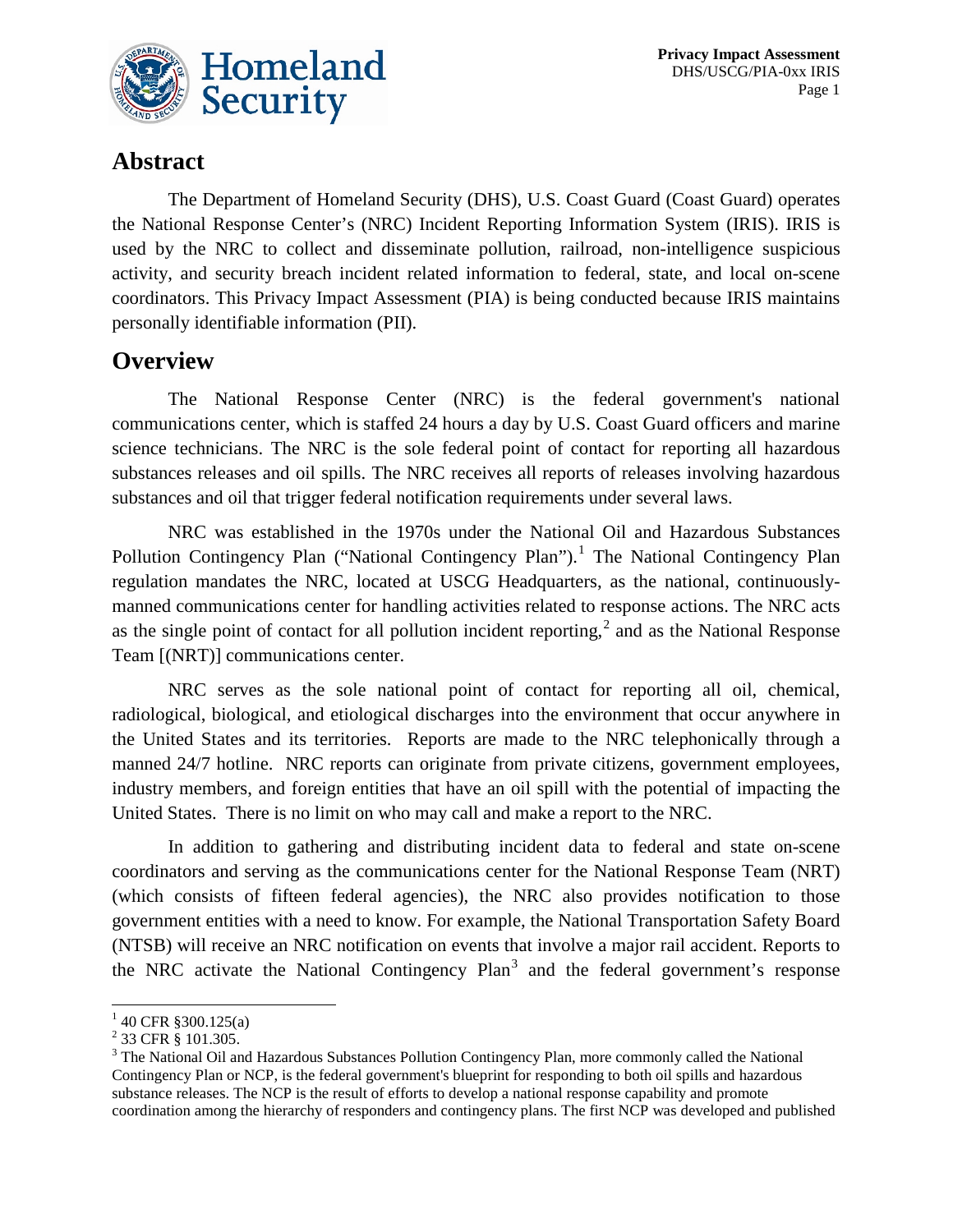

capabilities. It is the responsibility of the NRC staff to notify the pre-designated On-Scene Coordinator $4$  assigned to the area of the incident and to collect available information on the size and nature of the release, the facility or vessel involved, and the party(ies) responsible for the release. The NRC maintains reports of all releases and spills in a national database.

The NRC's role was expanded to include notification of suspicious activities and notification of breach of security in July of  $2003$ .<sup>[5](#page-2-1)</sup> Per the regulation, suspicious activities are those "activities that may result in a transportation security incident." Breach of security is defined as an incident that has not resulted in a transportation security incident, in which security measures have been circumvented, eluded, or violated. The U.S. Coast Guard requires regulated facilities and vessels to report suspicious activities and breach of security incidents to the NRC. The NRC relays these reports to the Federal Maritime Security Coordinator (FMSC) and appropriate security agencies. The FMSC or designated representative will follow up on the incident report and decide on the need for further action.

IRIS is the primary tool that NRC watch-standers<sup> $6$ </sup> use to collect and disseminate incident information related to pollution, railroad, non-intelligence-related suspicious activity, and security breach incidents to federal and state On-Scene Coordinators. IRIS is supported through interagency funding and has been in existence since 1990. IRIS is hosted at USCG Headquarters and is sponsored by the Office of Environmental Response Policy (CG-MER).

Previously, IRIS received some incident reports through its public facing website; however, that capability has been disabled. Members of the public and local, federal and state agencies may only submit reports by facsimile (fax), electronic mail (e-mail), or telephone.

 $\overline{a}$ 

in 1968 in response to a massive oil spill from the oil tanker Torrey Canyon off the coast of England. More than 37 million gallons of crude oil spilled into the water, causing massive environmental damage. To avoid the problems faced by response officials involved in this incident, U.S. officials developed a coordinated approach to cope with potential spills in U.S. waters. The 1968 plan provided the first comprehensive system of accident reporting, spill containment and cleanup. The plan also established a response headquarters, a national reaction team and regional reaction teams (precursors to the current National Response Team and Regional Response Teams). Congress has broadened the scope of the NCP over the years. As required by the Clean Water Act of 1972, the NCP was revised to include a framework for responding to hazardous substance releases, as well as oil spills. Following the passage of Superfund legislation in 1980, the NCP was broadened to cover releases at hazardous waste sites requiring emergency removal actions. Over the years, additional revisions have been made to the NCP to keep pace with the enactment of legislation. The latest revisions to the NCP were finalized in 1994 to reflect the oil spill provisions of the Oil Pollution Act of 1990.

<span id="page-2-0"></span><sup>&</sup>lt;sup>4</sup> On-Scene Coordinators (OSCs) are the federal officials responsible for monitoring or directing responses to all oil spills and hazardous substance releases reported to the federal government. OSCs coordinate all federal efforts with, and provides support and information to, local, state and regional response communities. An OSC is an agent of either EPA or the U.S. Coast Guard, depending on where the incident occurs. EPA's OSCs have primary responsibility for spills and releases to inland areas and waters. U.S. Coast Guard OSCs have responsibility for coastal waters and the Great Lakes.

<span id="page-2-1"></span><sup>5</sup> These terms are outlined in 33 CFR 101.305.

<span id="page-2-2"></span><sup>&</sup>lt;sup>6</sup> "Watch-standers" are NRC employees that answer phones, speaking to the reporting party, and enter information into IRIS.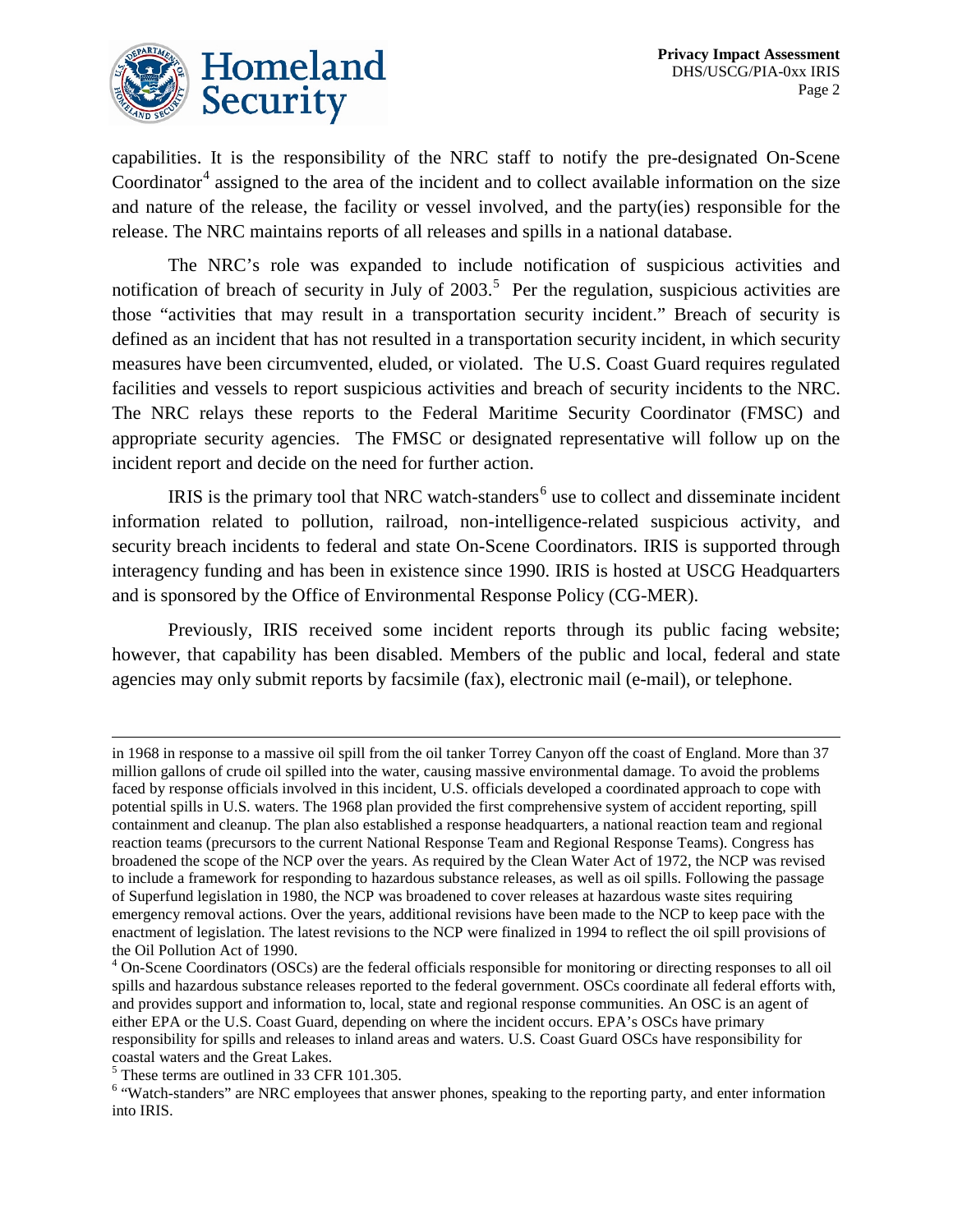

#### *Incident Reports*

Full incident reports with a Coast Guard connection, which may contain PII, are pulled via open database connectivity (ODBC) and stored on the USCG Marine Information for Safety and Law Enforcement (MISLE) system,<sup>[7](#page-3-0)</sup> which is only available to authorized Coast Guard personnel via the Coast Guard intranet. On an hourly basis, MISLE ingests incident or oil spill information with a Coast Guard nexus from IRIS and includes:

- Date;
- Time;

 $\overline{a}$ 

- Location of spill;
- Type of spill (oil, gas, etc.);
- Name of reporting person; and
- Contact information of reporting person making report (email or telephone number)

This information is stored in MISLE as a "Notification" and described in the MISLE  $PIA.<sup>8</sup>$  $PIA.<sup>8</sup>$  $PIA.<sup>8</sup>$ 

Incident reports derived from MISLE are manually reviewed and any personally identifiable information is identified and removed and the remaining data is then posted on the Coast Guard publicly available CG Maritime Information Exchange (CG MIX) website for public consumption.<sup>[9](#page-3-2)</sup>

Full incident reports, including any PII from individuals who reported the incident, are also transmitted to the Department of Transportation (DOT) and U.S. Environmental Protection Agency (EPA) via hypertext transfer protocol secure (HTTPS) connections. DOT and EPA require real time transmission of NRC data for their first responders. This requirement is outlined in the Memorandum of Understandings (MoUs) established between NRC, DOT, and EPA.

The IRIS database (which is an Oracle database contained within IRIS) is the primary repository and is backed up to a disaster recovery site at USCG Operations Service Center (OSC) located in Martinsburg, WV.

<span id="page-3-0"></span> $^7$  DHS/USCG/PIA-008 Marine Information for Safety and Law Enforcement (MISLE) PIA (September 8, 2009).<br><sup>8</sup> See id. page 6, "Notifications identify new incidents for action by field units. Notifications are communication

<span id="page-3-1"></span>the Coast Guard, from external or internal sources, regarding events that will initiate Coast Guard actions. Examples include: radio calls from boaters in distress, phone reports of pollution incidents, and written reports of marine

<span id="page-3-2"></span>casualties." <sup>9</sup> *See* the National Response Center public-facing website with reports dating back to 1990, *available at* [http://www.nrc.uscg.mil/.](http://www.nrc.uscg.mil/)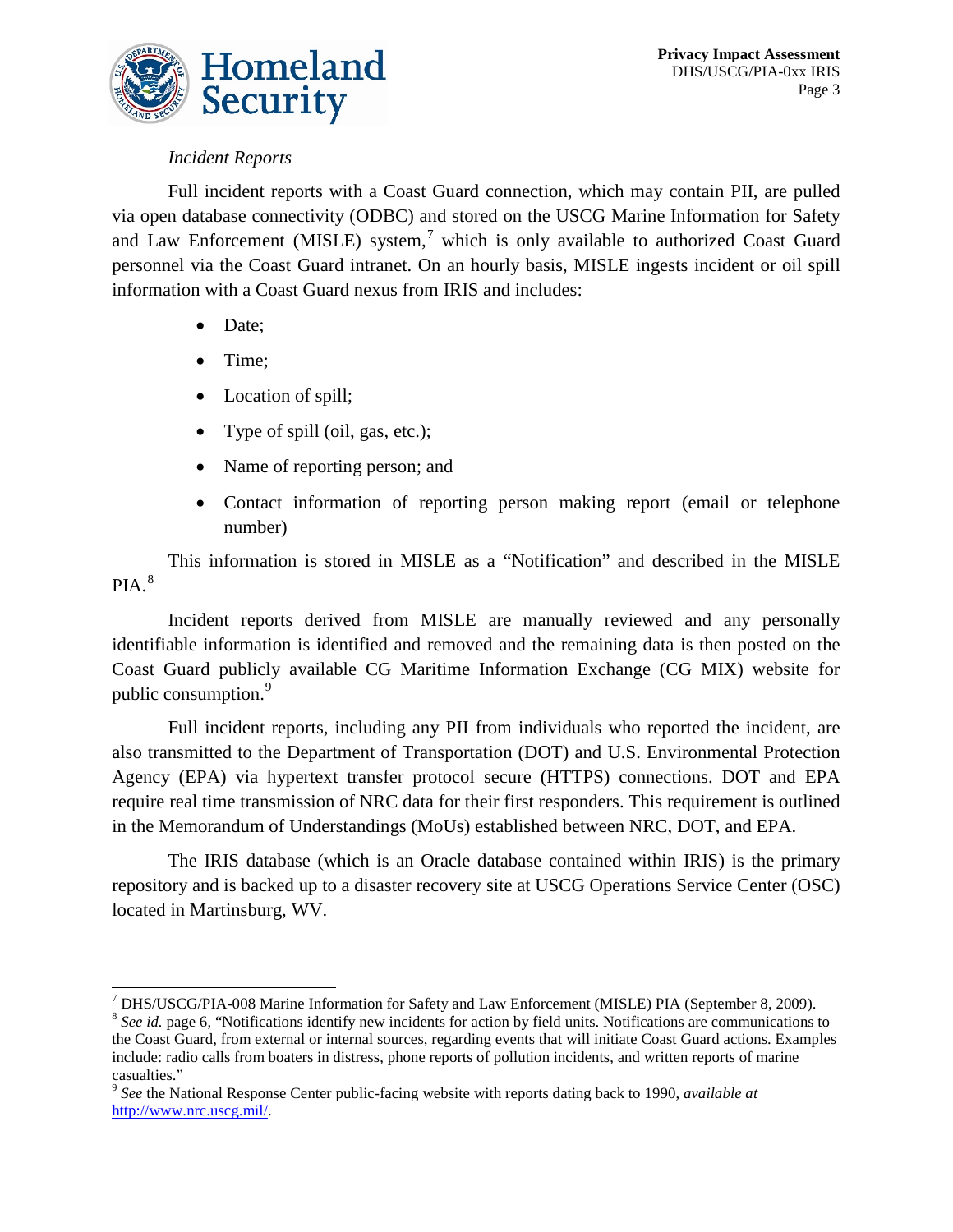

# **Section 1.0 Authorities and Other Requirements**

#### **1.1 What specific legal authorities and/or agreements permit and define the collection of information by the project in question?**

The National Response Center (NRC) was established in the 1970s under the National Oil and Hazardous Substances Pollution Contingency Plan (NCP) and is cited in 40 CFR §300.125(a). The regulation states "The National Response Center (NRC), located at USCG Headquarters, is the national communications center continuously manned for handling activities related to response actions."

USCG does not own NRC; however, 40 CFR 300.125(b) requires "The Commandant, USCG, in conjunction with other National Response Team (NRT) agencies, shall provide the necessary personnel, communications, plotting facilities, and equipment for the NRC."

#### **1.2 What Privacy Act System of Records Notice(s) (SORN(s)) apply to the information?**

DHS/USCG-013 Marine Information for Safety and Law Enforcement (MISLE).<sup>[10](#page-4-0)</sup>

#### **1.3 Has a system security plan been completed for the information system(s) supporting the project?**

USCG is developing a system security plan (SSP) for IRIS. IRIS is currently undergoing its first System Authorization, and will complete an SSP once the security authorization process is complete. IRIS's Federal Information Processing Standards (FIPS) 199 determination is classified as "moderate."

## **1.4 Does a records retention schedule approved by the National Archives and Records Administration (NARA) exist?**

Yes, records are maintained in accordance with MISLE's NARA retention schedule NI-026-05-15.

## **1.5 If the information is covered by the Paperwork Reduction Act (PRA), provide the OMB Control number and the agency number for the collection. If there are multiple forms, include a list in an appendix.**

Information contained within IRIS is not subject to the PRA.

<span id="page-4-0"></span><sup>&</sup>lt;sup>10</sup> DHS/USCG-013 Marine Information for Safety and Law Enforcement (MISLE), 74 FR 30305 (June 25, 2009).  $\overline{a}$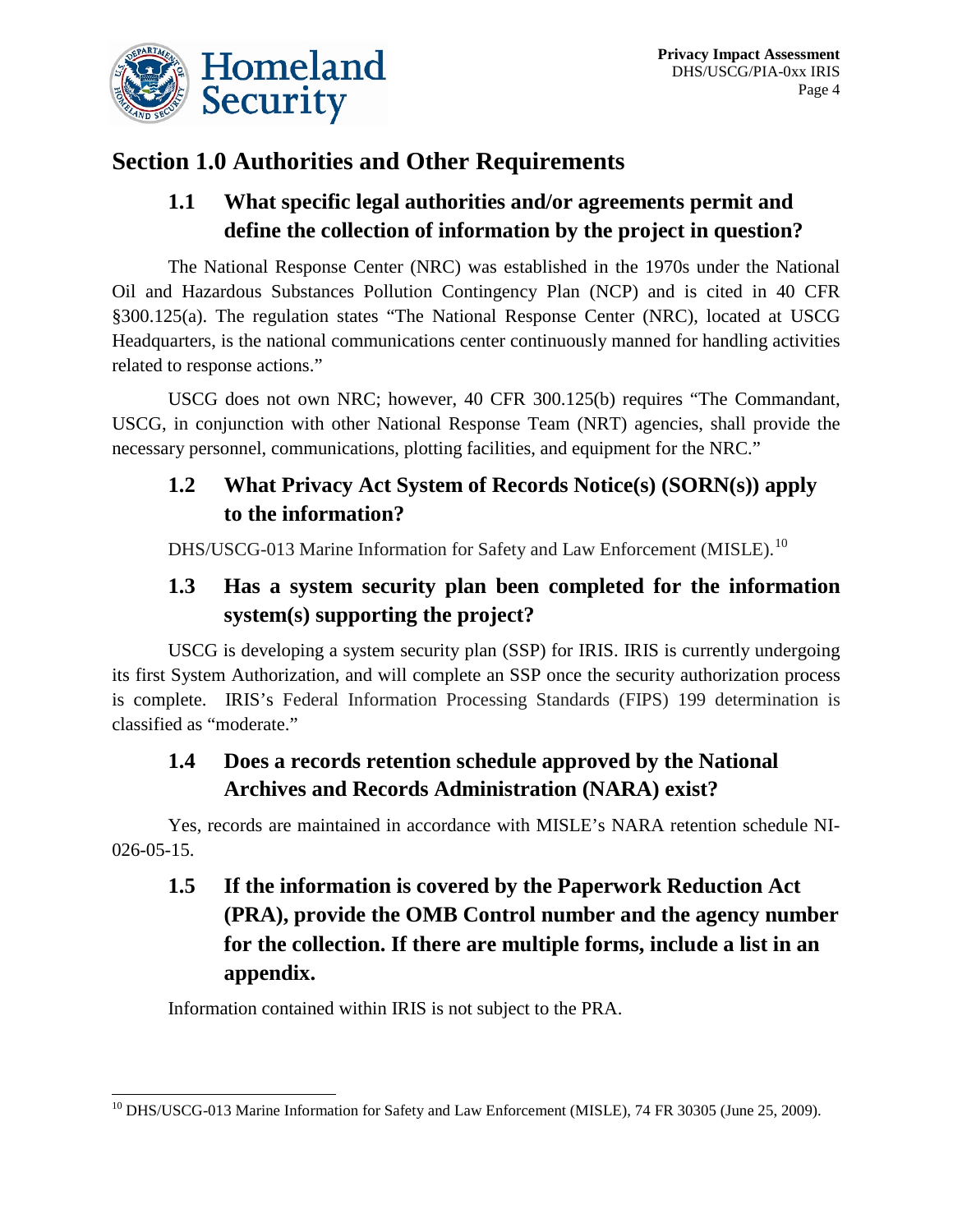

## **Section 2.0 Characterization of the Information**

#### **2.1 Identify the information the project collects, uses, disseminates, or maintains.**

IRIS maintains the following information from members of the public, private sector (industry members), and other state or federal government entities. Most callers who report incidents to the NRC are private sector or government officials who provide business contact information, however IRIS does capture some personal contact information if the reporting party is a concerned citizen.

#### Reporting parties:

- Reporting parties full name;
- Reporting parties company name;
- Reporting parties personal phone numbers (if member of the public);
- Reporting parties business phone numbers;
- Reporting parties personal address (if member of the public);
- Reporting parties business address;
- Reporting parties personal e-mail address (if member of the public);
- Reporting parties business e-mail address; and
- Reporting parties city/state/zip code.

The NRC also collects information about "suspected parties" who contributed to or caused the incident or spill. Oftentimes, the reporting party will not know the cause of the incident and in that case, suspected party information is marked as "unknown."

#### Suspected parties:

- Suspected responsible parties full name;
- Suspected responsible parties company name;
- Suspected responsible parties personal phone numbers;
- Suspected responsible parties business phone numbers;
- Suspected responsible parties personal address;
- Suspected responsible parties business address; and
- If a vehicle is involved in the incident report, a license plate number may be collected.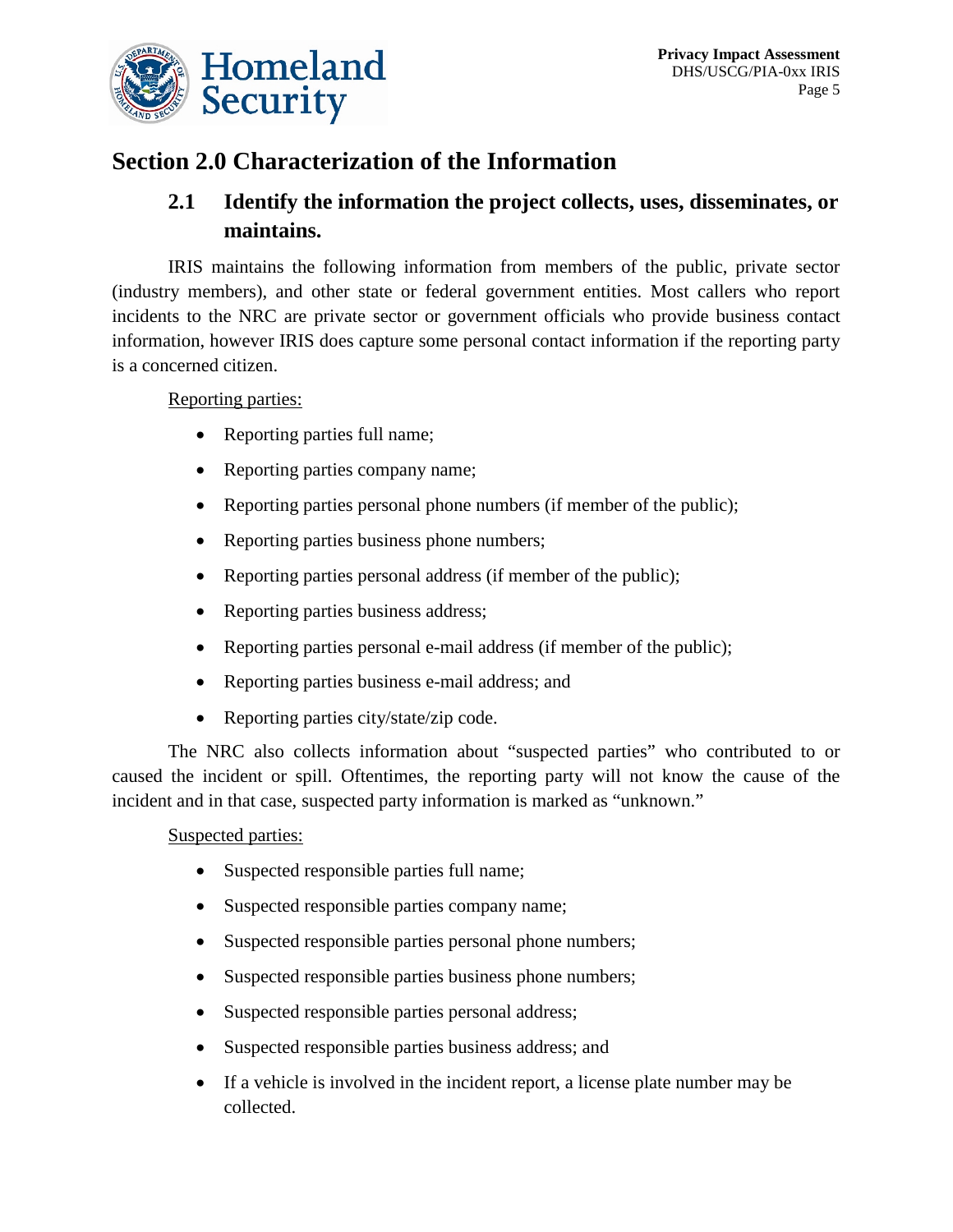

#### **2.2 What are the sources of the information and how is the information collected for the project?**

NRC obtains information from incident reporters (i.e., members of the public, industry members, or local, state, or federal government entity) via telephone, fax, or e-mail.

## **2.3 Does the project use information from commercial sources or publicly available data? If so, explain why and how this information is used.**

No.

#### **2.4 Discuss how accuracy of the data is ensured.**

NRC is the federal intake entity for all initial oil, chemical, radiological, biological and etiological reports. The data collected by NRC is initial information only. NRC then relays the incident information to the appropriate regulatory federal agency responsible for that particular incident. That appropriate responding federal agency will verify the accuracy and capture the information within its respective database. The NRC acts as the call center responsible for triggering the National Response System. Further information on the NRS can be found through the EPA at [http://www2.epa.gov/emergency-response/national-response-system.](http://www2.epa.gov/emergency-response/national-response-system)

#### **2.5 Privacy Impact Analysis: Related to Characterization of the Information**

**Privacy Risk:** There is a risk that information submitted by reporting parties may be inaccurate.

**Mitigation:** IRIS is used to support the NRC, which acts as a call center for oil and pollution spills. Necessarily, not all of the information stored in IRIS will be accurate, but instead will be based on whatever the reporting party shares with the NRC. Therefore, IRIS is used solely for information intake purposes but does is not used to make any determinations about suspected parties or individuals. IRIS is not used for investigatory purposes and does not make any operational decisions based on the suspected party information. If the suspected party information is inaccurate, the record will be clarified in MISLE as part of any subsequent investigation.

#### **Section 3.0 Uses of the Information**

#### **3.1 Describe how and why the project uses the information.**

NRC uses this data to provide government emergency responders with accurate and timely information. Federal responders are usually hours away from an incident and an on-scene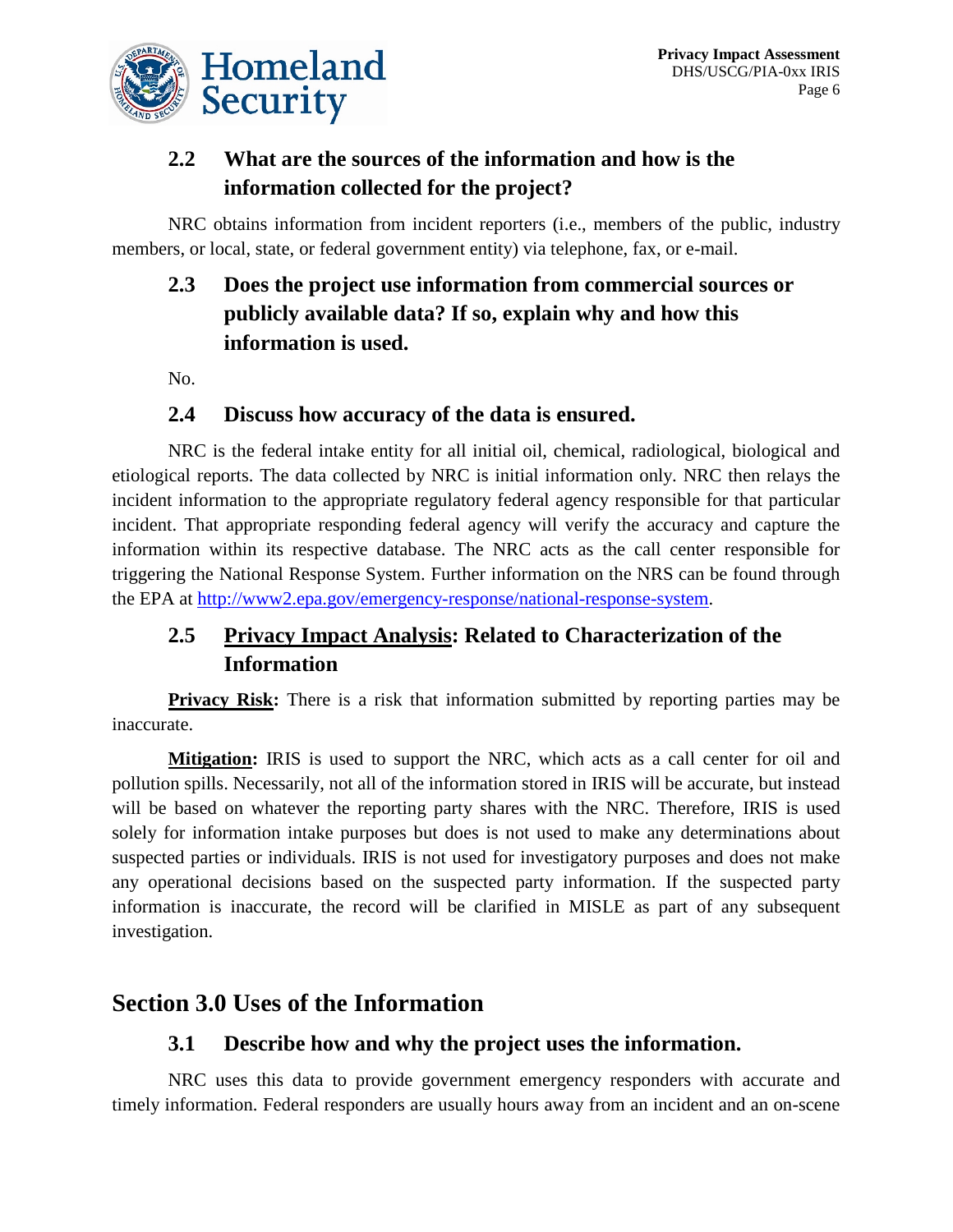

contact provides additional incident information and an up to date picture while responders are en route.

NRC is the federal intake entity for all for all oil, chemical, radiological, biological, and etiological discharges into the environment that occur anywhere in the United States and its territories. NRC also takes initial reports of suspicious activity or breaches of security at facilities regulated by USCG. The initial information collected by NRC is disseminated to the federal, state, and local government agencies within the area that are responsible for that particular event. The information collected by NRC is also used by first responders to investigate the incident.

NRC uses information similarly to a 911 dispatch center. NRC is the centralized national reporting hotline, making it easy to remember what number to call for pollution events. NRC collects the initial information, locates the agencies within a particular area that would respond to the event, and provides them with the necessary information to conduct a response.

**3.2 Does the project use technology to conduct electronic searches, queries, or analyses in an electronic database to discover or locate a predictive pattern or an anomaly? If so, state how DHS plans to use such results.**

No.

#### **3.3 Are there other components with assigned roles and responsibilities within the system?**

No.

#### **3.4 Privacy Impact Analysis: Related to the Uses of Information**

**Privacy Risk:** There is a risk that information maintained within IRIS may be used in a manner inconsistent with the original purpose for collection.

**Mitigation:** Incident reports are only made available to certain members of government agencies who have the need to know. These government members are also trained on the uses of PII and understand that a violation could lead to a loss of access to NRC information. USCG has incorporated data security procedures and requires all watch-standers to complete annual privacy and cyber awareness training. NRC conducts quarterly on the job training (OJT) that includes privacy awareness and reiterates the appropriate classification of information.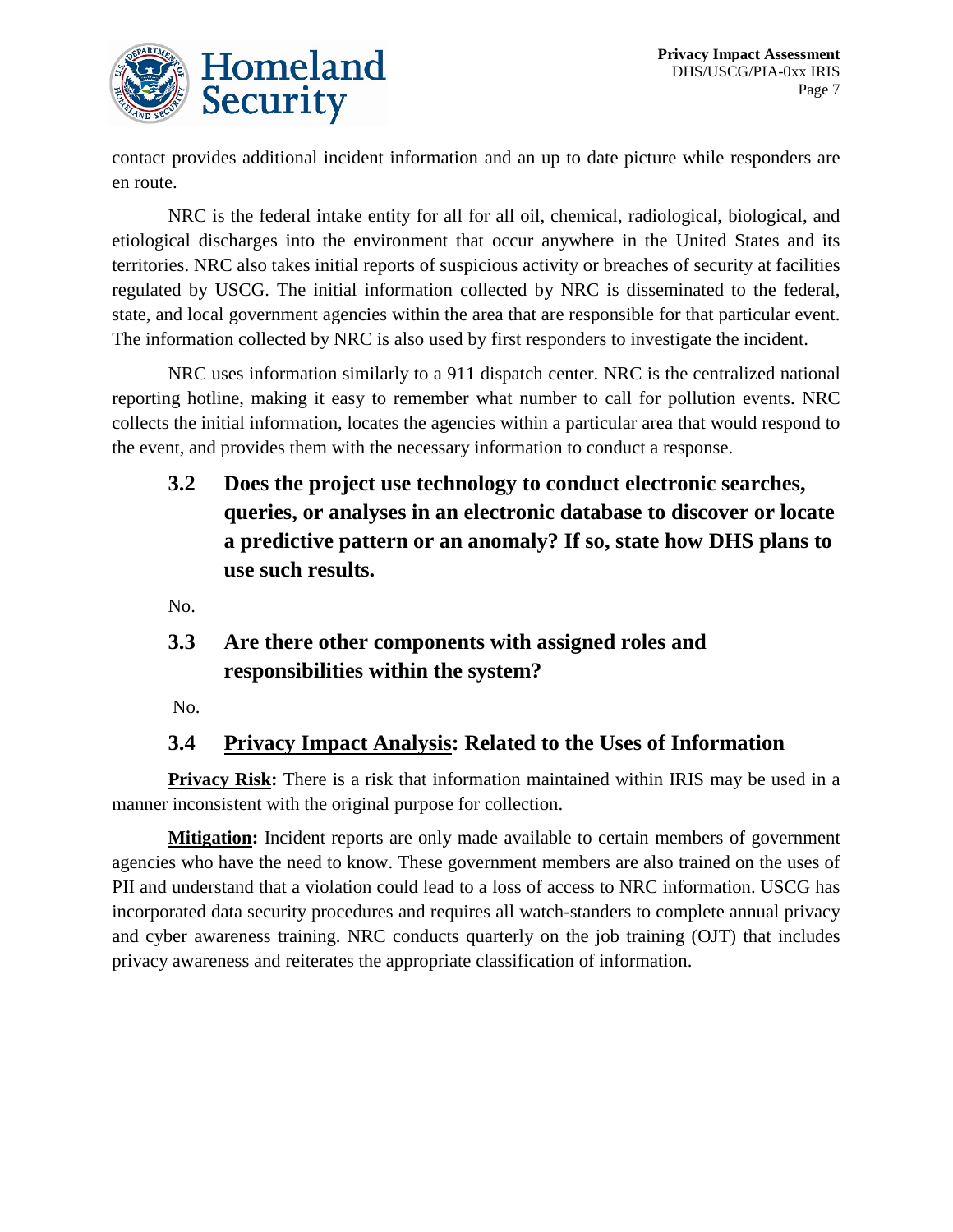

## **Section 4.0 Notice**

The following questions seek information about the project's notice to the individual about the information collected, the right to consent to uses of said information, and the right to decline to provide information.

# **4.1 How does the project provide individuals notice prior to the collection of information? If notice is not provided, explain why not.**

USCG provides notice to reporting individuals by explaining the purpose of collecting the contact information during reporting phone calls. USCG provides notice through the publication of this PIA and DHS/USCG-013 Marine Information for Safety and Law Enforcement (MISLE) SORN.<sup>[11](#page-8-0)</sup>

## **4.2 What opportunities are available for individuals to consent to uses, decline to provide information, or opt out of the project?**

When individuals call to report an incident, they are asked whether they would like to remain anonymous. They have the option to remain completely anonymous or to provide only partial information. NRC will still document the incident details without complete contact information.

#### **4.3 Privacy Impact Analysis: Related to Notice**

**Privacy Risk:** Individuals are not provided with a Privacy Act Statement at the time of information collection.

**Mitigation:** This risk is fully mitigated. The NRC collects information telephonically, therefore reporting parties are not presenting with a Privacy Act Statement on a form. NRC mitigates this risk by explaining to the reporting party at the time of collection how their data is being used. Furthermore, USCG provides notice through the publication of this PIA and DHS/USCG-013 Marine Information for Safety and Law Enforcement (MISLE) SORN.

# **Section 5.0 Data Retention by the project**

#### **5.1 Explain how long and for what reason the information is retained.**

The IRIS database contains all reports from its inception in 1990 to the present. The information contained within the database is used to fulfill Freedom of Information Act (FOIA) requests and provide information to agencies conducting environmental investigations.

Because of the nature of the data (and the fact that it is subject to FOIA requests), Coast

<span id="page-8-0"></span><sup>&</sup>lt;sup>11</sup> DHS/USCG-013 Marine Information for Safety and Law Enforcement (MISLE), 74 FR 30305 (June 25, 2009).  $\overline{a}$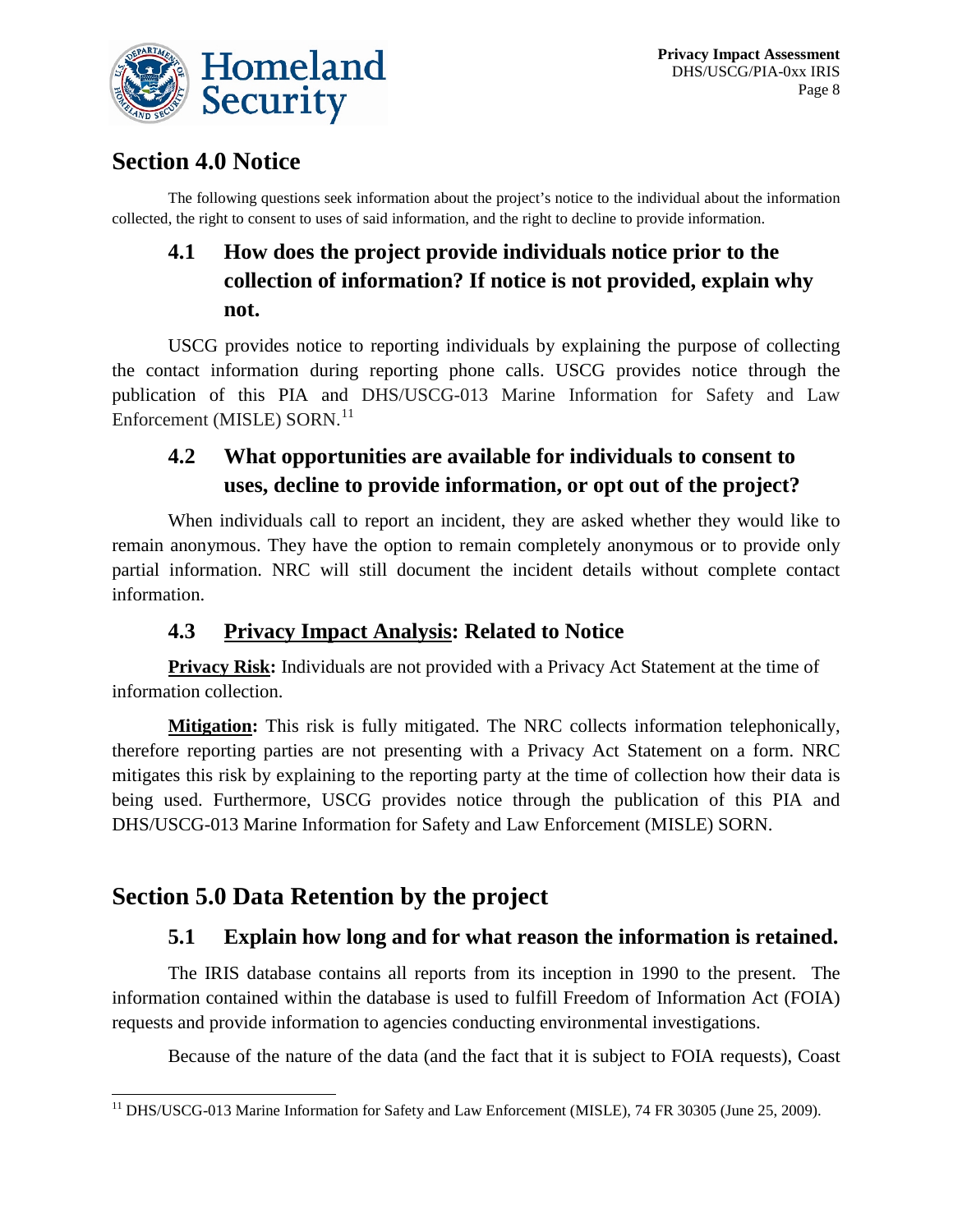

Guard information is retained per the legally mandated National Archives (NARA) approved schedule for the Marine Information for Safety and Law Enforcement (MISLE), N1-026-05015. Disposition is Permanent, with the exception of Notifications not associated with a Case or Activity (1.B): "Cut off at end of calendar year in which notification was received. Destroy/delete 5 years after cutoff."

Overall, the length of time this data is maintained (permanent) was deemed necessary by USCG attorneys, Program Managers, and NARA as subject data is needed long term as a record of USCG's business processes supporting Marine Safety, Maritime Security, Environmental Protection, Law Enforcement, Search and Rescue, and Bridge Administration activities needed for investigations, research, litigation et al.

EPA information is retained through NARA retention schedule N1-412-07-54. Department of Transportation information is retained through NARA retention schedule DAA-0571-2015-0007.

#### **5.2 Privacy Impact Analysis: Related to Retention**

**Privacy Risk:** IRIS maintains records from multiple agencies with multiple records retention schedules.

**Mitigation:** Records categorized for the U.S. Coast Guard pertaining to pollution incidents, non-intelligence related suspicious activity, and security breach incidents are stored in MISLE and are subject to MISLE's record retention schedule. IRIS transfers USCG records to MISLE for storage consistent with the applicable NARA schedule.

Records categorized for the EPA pertaining to pollution incidents are stored in EPA's system and are subject to its system's record retention schedule. Records categorized for the Department of Transportation pertaining to pollution incidents are stored in DOT's system and are subject to its system's record retention schedule. IRIS will ensure each NRC report contains either a USCG, EPA, or DOT agency. This will ensure the record is sent to the appropriate database for long term retention.

#### **Section 6.0 Information Sharing**

## **6.1 Is information shared outside of DHS as part of the normal agency operations? If so, identify the organization(s) and how the information is accessed and how it is to be used.**

Yes. NRC shares IRIS data with DOT and EPA. These agencies utilize the NRC as a communication center for pollution incidents that impact their regulatory responsibilities. As such, the NRC is obligated to send these agencies all information regarding the events that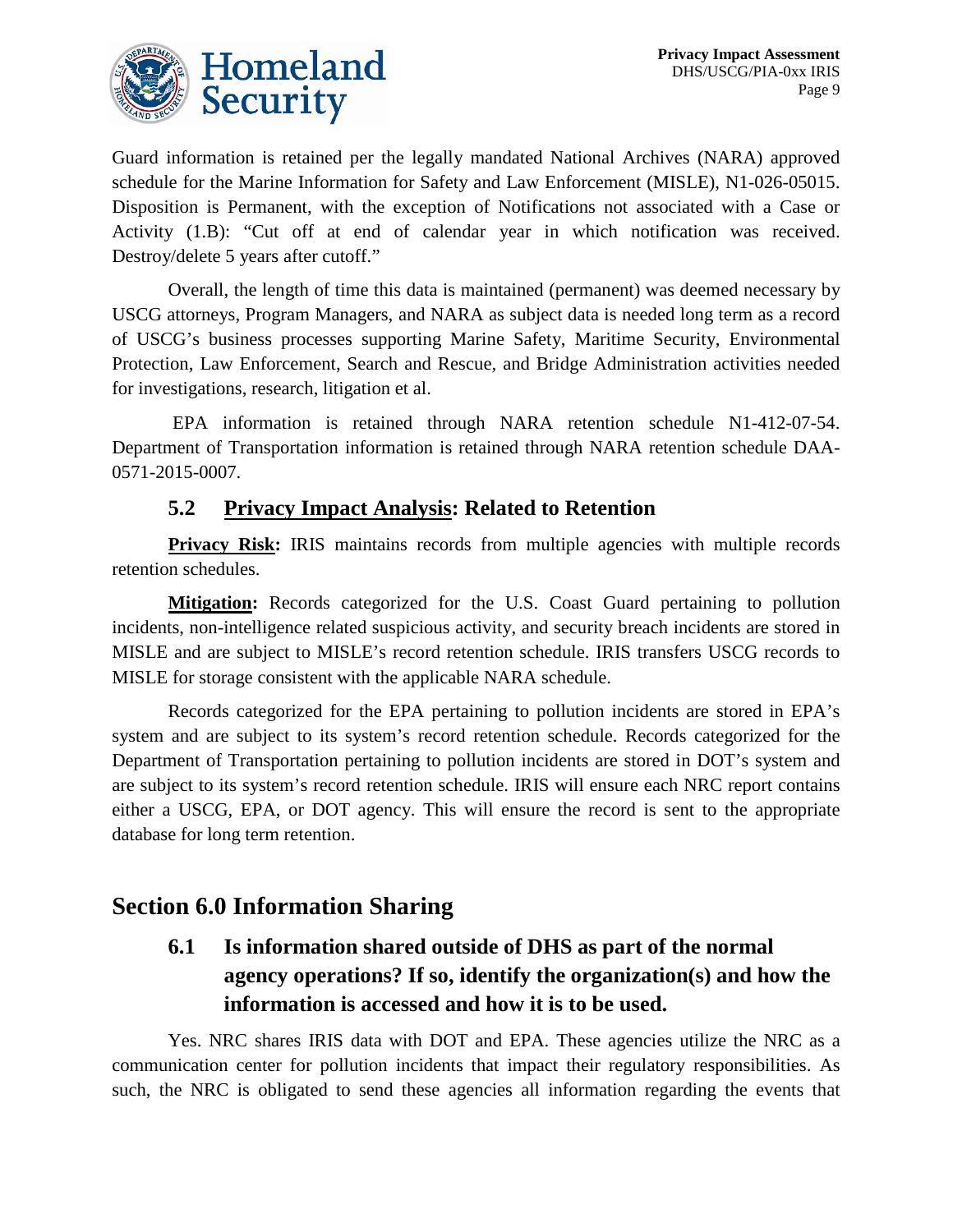

impact their operation. Data is also scrubbed to remove sensitive data and PII then posted on the CG Maritime Information Exchange (CG MIX) website for public consumption (i.e. FOIA).

The NRC also shares incident reports with state and local governments. In many parts of the country, the local first responders are in a position to arrive on scene well before the responsible federal agencies. The NRC reports notify the local responders of an incident and initiate the response process. State and local agencies may request to be added to the NRC's distribution list through an application process. The entities can identify the specific location and type of report they wish to receive. This prevents excessive sharing of reports to agencies that do not have a need for the information.

#### **6.2 Describe how the external sharing noted in 6.1 is compatible with the SORN noted in 1.2.**

External sharing is compatible with NRC's role as the national communications center continuously manned for handling activities related to response actions.

DHS/USCG-013 Marine Information for Safety and Law Enforcement (MISLE) System of Records, Routine Use "I" permits DHS to share information to federal, state, and local environmental agencies, including, but not limited to, the EPA, to access historical data that may improve compliance with U.S. laws relating to environmental protection. Routine Use "O" allows sharing to federal, state, or local agencies with which the U.S. Coast Guard has a memorandum of understanding, memorandum of agreement, or inspection and certification agreement pertaining to marine safety, maritime security, maritime, law enforcement, and marine environmental protection activities.

#### **6.3 Does the project place limitations on re-dissemination?**

Entities (i.e. MISLE, DOT, & EPA) with which NRC shares IRIS information are not allowed to - re-disseminate data that is sensitive or contains PII. Some limited re-sharing or redissemination of non-sensitive and non-PII scrubbed data may be posted on CGMIX for open government and FOIA disclosure purposes.

#### **6.4 Describe how the project maintains a record of any disclosures outside of the Department.**

NRC maintains written correspondence with any agency (federal, state, or local) that requests NRC information. That correspondence is in the form of a signed application detailing the type of information requested. NRC's system, IRIS, tracks each transmission of this data. Each NRC report is stamped with the name of the agency that received the information and how that agency received the information.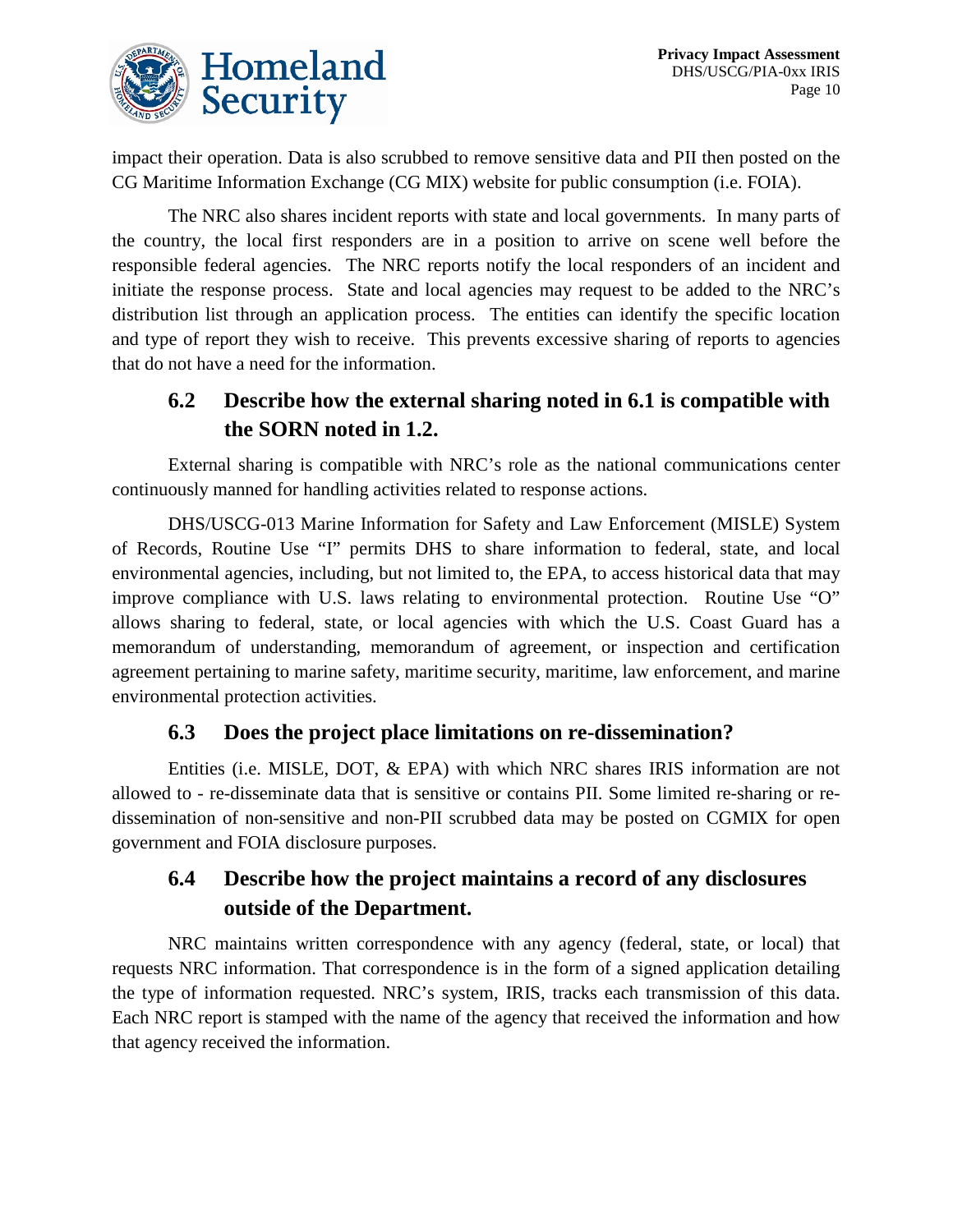

#### **6.5 Privacy Impact Analysis: Related to Information Sharing**

**Privacy Risk:** There is a risk that the NRC may disseminate USCG information externally inconsistent with the Privacy Act and DHS/USCG-013 MISLE SORN.

**Mitigation:** All external sharing is compatible with NRC's role as the national communications center continuously manned for handling activities related to response actions. NRC watch-standers are trained to only disseminate information to on-scene responders and agencies that have a need to know to accomplish the NRC mission. NRC has signed agreements with DOT and EPA regarding the data provided by IRIS. Employees of those agencies who are privy to that data are trained on uses and restrictions and are aware of the consequences of misuse. NRC maintains a written agreement with each agency (federal, state, and local) that requests NRC information. That agreement explains the expectations for the proper handling of NRC information, which includes PII.

## **Section 7.0 Redress**

#### **7.1 What are the procedures that allow individuals to access their information?**

Individuals seeking access to their data may submit a Privacy Act request in writing to USCG, Commandant (CG-611), 2703 Martin Luther King Jr Avenue SE STOP 7710, Attn: Freedom of Information Act (FOIA) Coordinator, Washington, DC 20593-7710. Individuals may also submit a request to [EFOIA@uscg.mil.](mailto:EFOIA@uscg.mil)

#### **7.2 What procedures are in place to allow the subject individual to correct inaccurate or erroneous information?**

Individuals may seek to correct their information through a Privacy Act request as cited in Section 7.1 above.

#### **7.3 How does the project notify individuals about the procedures for correcting their information?**

Individuals are provided notification of the procedures to correct their information through this PIA and DHS/USCG-013 Marine Information for Safety and Law Enforcement  $SORN.$ <sup>[12](#page-11-0)</sup>

<span id="page-11-0"></span><sup>&</sup>lt;sup>12</sup> DHS/USCG-013 Marine Information for Safety and Law Enforcement (MISLE), 74 FR 30305 (June 25, 2009).  $\overline{a}$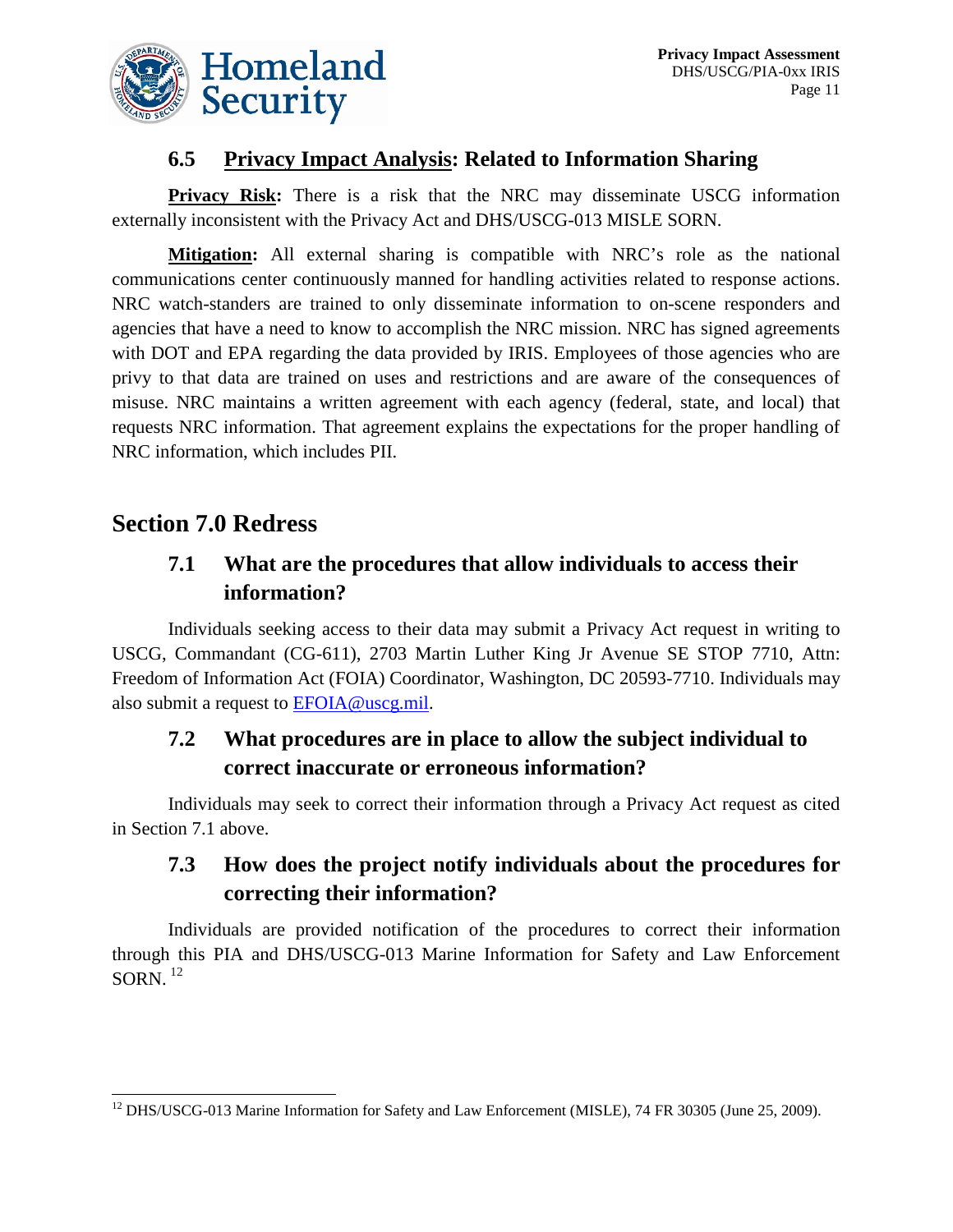

#### **7.4 Privacy Impact Analysis: Related to Redress**

**Privacy Risk:** Individuals who are reported as suspected parties to the NRC will not be aware which federal agency is storing their records, and therefore, will not be able to correct or amend their records.

**Mitigation:** Depending on the type of incident reported, USCG, EPA, or DOT are responsible for investigating and adjudicating the incident. IRIS serves as the intake point for incidents. If the incident is related to a USCG incident, individuals may be able to obtain access, correct, or amend their record by following the procedures cited above. However, FOIA/Privacy Act exemptions may preclude this action.

Individuals are encouraged to contact the NRC 1-800-424-8802 or [NRC@uscg.mil](mailto:NRC@uscg.mil) for clarity. If an individual wishes to correct or amend records that are not USCG records, the NRC will assist in directing individuals to the proper agency.

## **Section 8.0 Auditing and Accountability**

#### **8.1 How does the project ensure that the information is used in accordance with stated practices in this PIA?**

NRC has signed agreements with DOT and EPA regarding the data provided by IRIS. The Information System Security Officer (ISSO) conducts audits on system logs to ensure IRIS has not been compromised by USCG users. The header of each NRC report states "\*\*\*GOVERNMENT USE ONLY\*\*\* Information released to a third party shall comply with any applicable federal and state Freedom of Information and Privacy Laws." The NRC uses news alerts to monitor information released to media and ensure that information falls in line with the Privacy Act requirements.

#### **8.2 Describe what privacy training is provided to users either generally or specifically relevant to the project.**

All NRC watch-standers are required to complete DHS privacy and cyber awareness training annually.

## **8.3 What procedures are in place to determine which users may access the information and how does the project determine who has access?**

Only NRC members, database administrators, and persons with the need to know (with accompanying authorization) within USCG, DOT, EPA, and local, state, and federal agencies (involved in response) are able to view full records. Members of the public may access non-